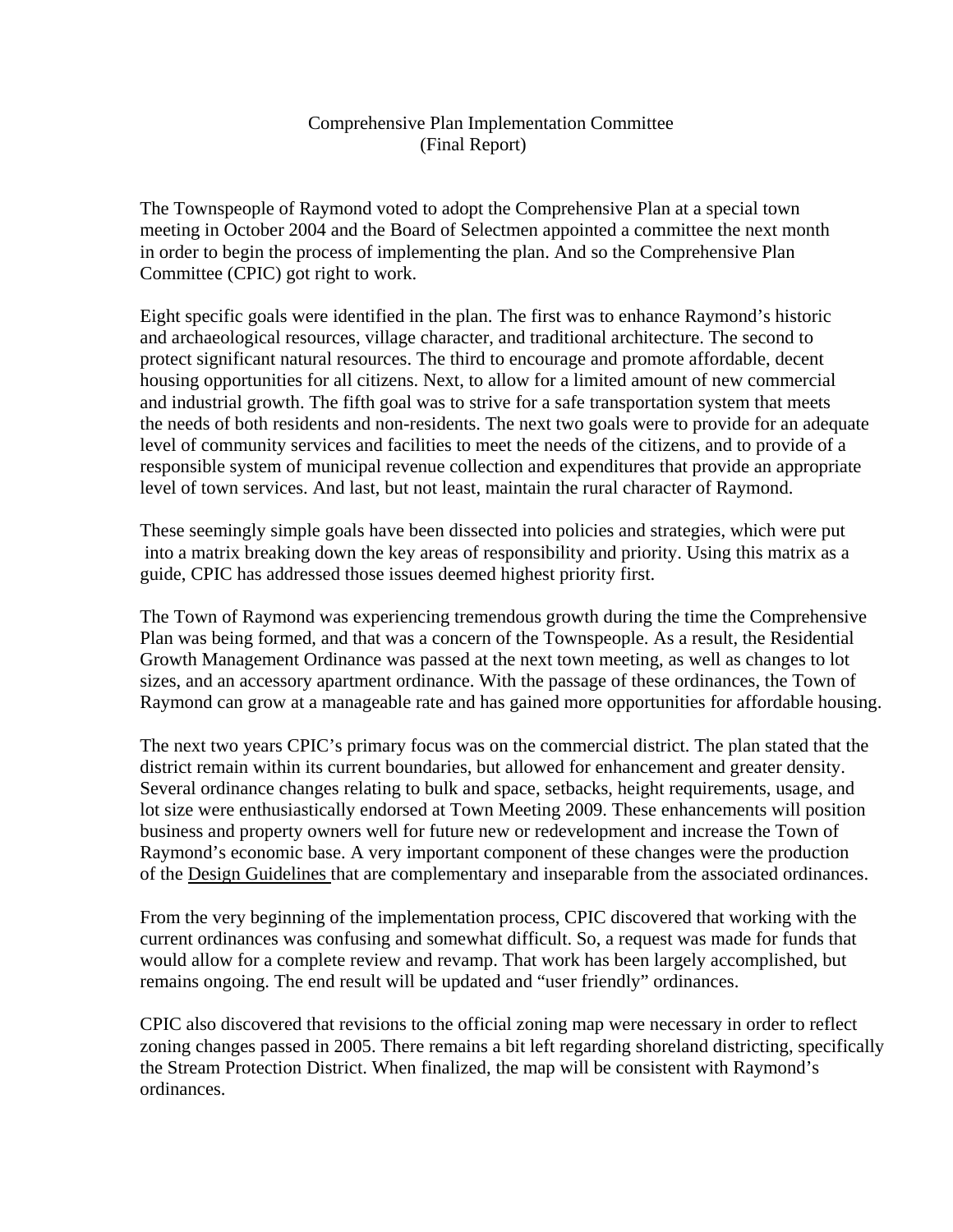CPIC has, at this time, completed a full and thorough review of the Comprehensive Plan and has completed the implementation of the highest priorities and actionable items. The matrix has been revised and updated to reflect any ongoing or possible actionable items with their recommendations. This is only a brief outline of the work that has been going on for the last five years.

CPIC has not been alone in this endeavor. Every board and committee has been involved making this primarily a volunteer effort. I have been privileged to work with a group of people who are dedicated and focused, and who share a common love of community and commitment. I believe I can speak for CPIC in expressing tremendous gratitude to our contract planner, Hugh Coxe, whose expertise has been invaluable through the whole process.

With that, CPIC respectfully requests that it be discharged of its duties.

 Yours truly, Christine O. McClellan CPIC Chair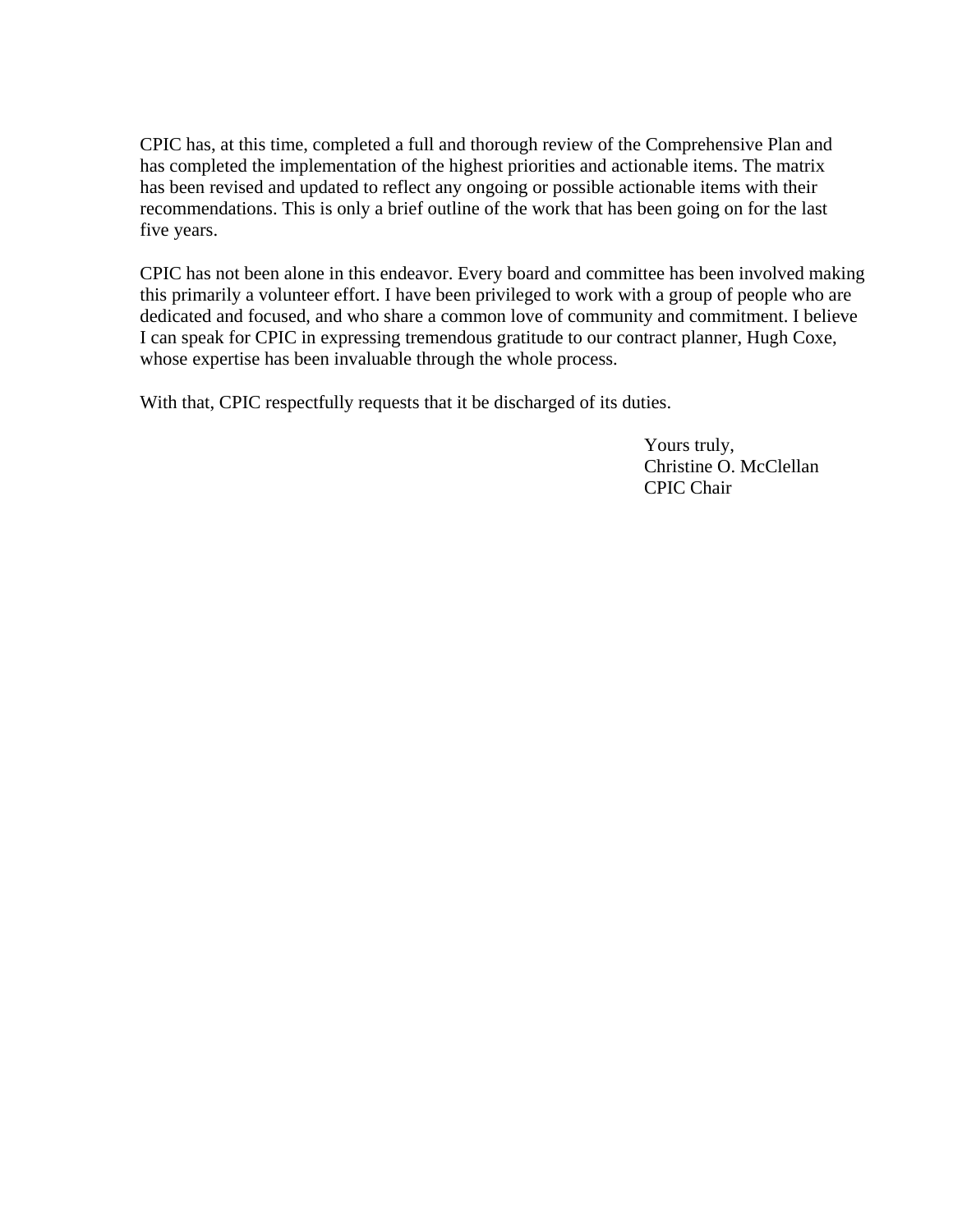## **CPIC Report on the Implementation of the 2005 Comprehensive Plan**

## **CPIC Review Process**

The 2005 Comprehensive Plan contains **131** strategies for achieving the various goals and policies recommended in the plan. These fall into one of three priorities:

High - 78 strategies. About 60% Medium – 33 strategies. About 25% Low – 20 strategies. About 15%

CPIC reviewed the list of strategies to determine what action had been taken toward addressing each strategy and what, if any, further action should be recommended. CPIC took the "Policies/ Strategies Action Matrix" in the Comprehensive Plan and added columns indicating the "action taken" and the "action recommended" for each strategy in the matrix. For many of the strategies CPIC also added a comment. The result of this review is a sortable matrix with the following fields:

Topic/ Policy/ Strategy/ Responsibility/ Priority/ Year/ Action Taken/ Action Recommended/ Comment

## **Implementation Action Taken**

In determining the action taken for each strategy, CPIC sorted each strategy into one of seven actions as follows:

"Completed" - The strategy has been fully satisfied or met

 "Done" - Action has been taken to at least partially meet the strategy but strategy may lend itself to doing more

 "Ongoing" - Action is or has been taken but strategy does not have a defined completion target

 "Action pending" - Action is currently being taken and there is a completion target

 "Partially completed" - Some action was taken and some of the strategy was completed

 "Not completed" - Some action was taken but not completed "None" - No action was taken

94 strategies (or about 72%) fall into the first three categories of actions taken – completed, done and ongoing. 63 of the 78 high priority strategies (about 80%) fall into one of those three categories.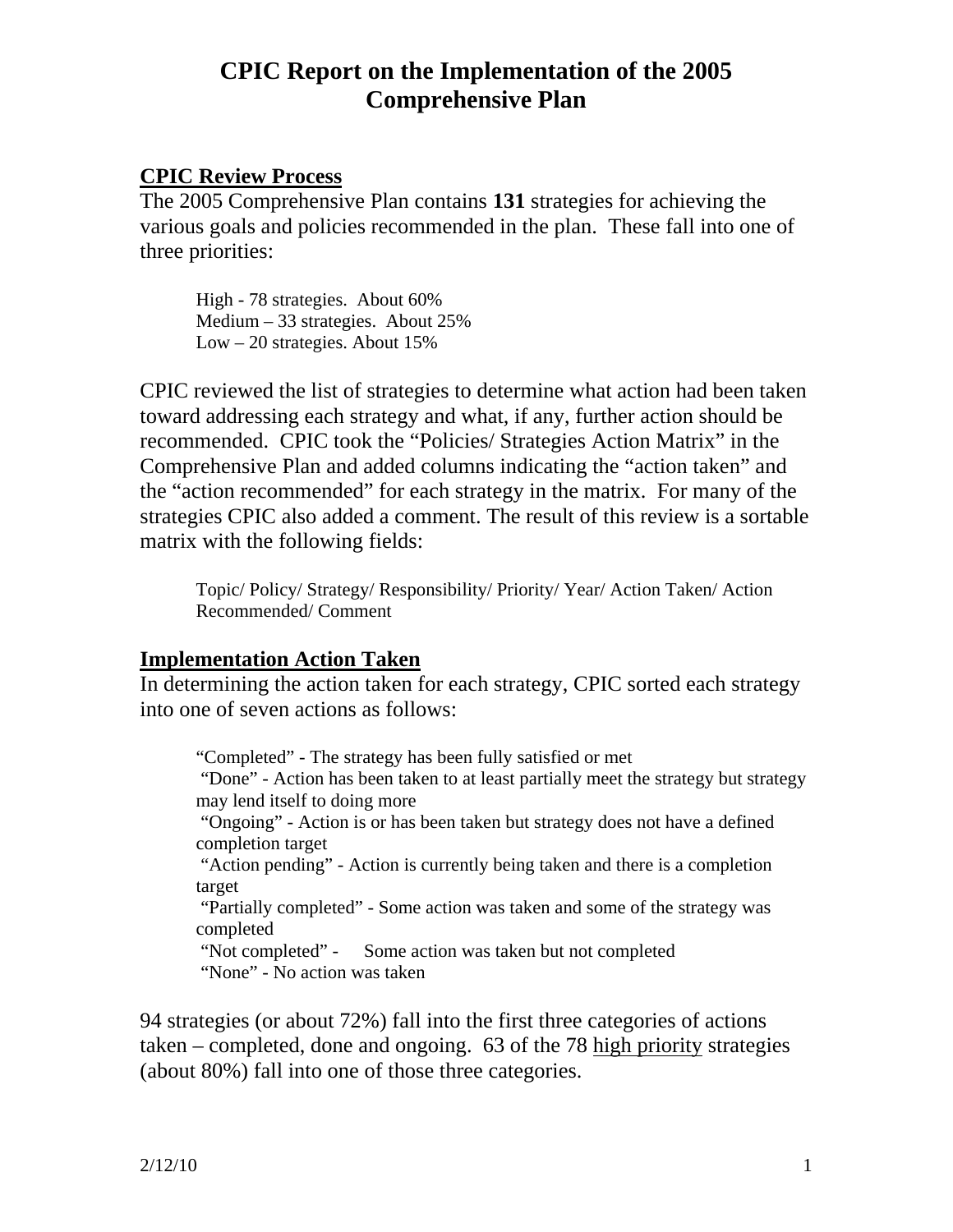# **CPIC Report on the Implementation of the 2005 Comprehensive Plan**

Only 20 strategies (about 15%) had some action taken but not completed, or had no action taken. 10 of those were high priority strategies. CPIC determined that implementation of several of these strategies was not feasible for fiscal or practical reasons. Several others are noted as items the Board of Selectmen may want to consider addressing, or might want to direct a town committee or board to address.

## **Further Action Recommendations**

CPIC suggests further action for 99 of the 131 strategies in the plan. "Completed" items and many items identified as "done" did not result in any recommendation, so 32 strategies have no entry under the "action recommended" column.

Of the 99 items with recommendations for further action, CPIC makes specific recommendations for further actions for only 40 strategies. For the remaining 59 items, CPIC generally suggests the town "continue as is" or refers the item to the Board of Selectmen for their consideration. Most of the strategies that fall into these categories for recommended action are being addressed on an "ongoing" basis already.

For the 40 strategies that have some specific recommendation for further action:

- 4 of them are getting addressed by the Planning Board,
- 18 are matters other town committees or boards (Conservation Commission, Historic Society, Recycling Committee) have already been considering, and
- 3 are regional efforts.

CPIC makes about fifteen (15) specific recommendations to the Board of Selectmen.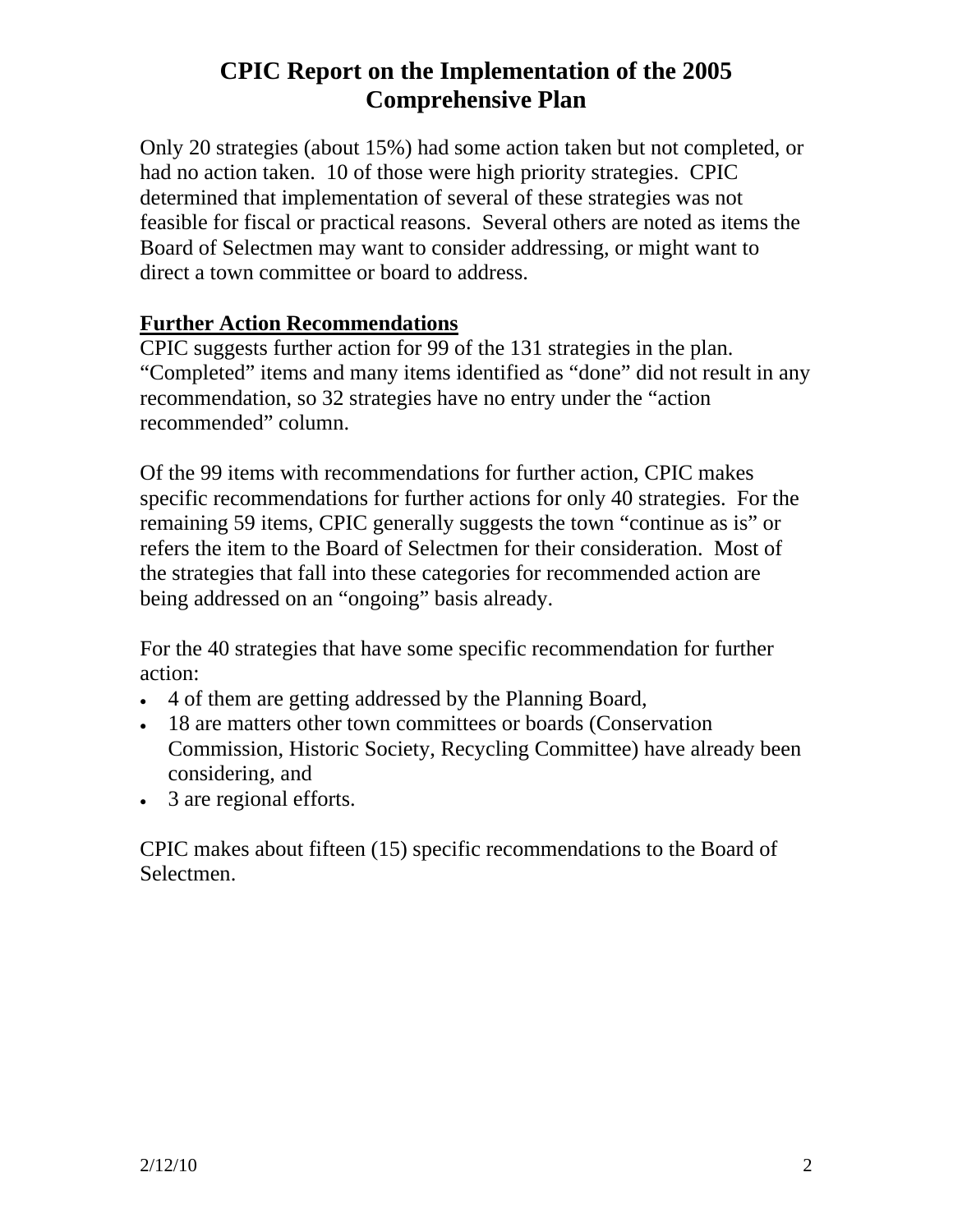|                | <b>Strategy</b>                                                           | <b>Priority</b> | <b>Action Taken</b> |
|----------------|---------------------------------------------------------------------------|-----------------|---------------------|
| 1              | c. Undertake a revaluation to ensure fair share taxation                  | High            | Completed           |
| $\overline{2}$ | b. Adopt access management standards for Routes 302, 85 and 121           | High            | Completed           |
| 3              | c. Require shared driveways and parking lots for commercial uses          | High            | Completed           |
| $\overline{4}$ | a. Maintain buffer strip requirements around water bodies                 | High            | Completed           |
| 5              | c. Maintain erosion and phosphorus standards around water bodies          | High            | Completed           |
| 6              | d. Prepare a 10-year road improvement program                             | High            | Done                |
| 7              | a. Implement a growth cap in the Town's rural areas                       | High            | Done                |
| 8              | b. Reduce VR-I lot size requirement to 1 acre and 100 feet of frontage    | High            | Done                |
| 9              | c. Maintain the existing boundaries of the Commercial District            | High            | Done                |
| 10             | d. Eliminate the VRII District; allocate land to Rural Residential, VRI   | High            | Done                |
| 11             | e. Change LRR1 from 2 to 3 acres except for open space subdivisions       | High            | Done                |
| 12             | f. Change RR from 2 to 3 acres except for open space subdivisions         | High            | Done                |
| 13             | g. Change Rural from 3 to 5 acres except for open space subdivisions      | High            | Done                |
| 14             | b. Allow denser development in the Commercial District                    | High            | Done                |
| 15             | a. Create an open space plan for prioritization of open space purchases   | High            | Done                |
| 16             | a. Allow accessory apartments                                             | High            | Done                |
| 17             | f. Allow mobile home parks in new VRI (currently zoned VRII)              | High            | Done                |
| 18             | e. Develop additional standards for Route 302 commercial development      | High            | Done                |
| 19             | a. Maintain Resource Protection District around 2-acre wetlands           | High            | Done                |
| 20             | b. Continue Resource Protection District for waterfowl, deer habitats     | High            | Done                |
| 21             | a. Encourage low impact businesses in the Commercial District             | High            | Done                |
| 22             | c. Use TIF revenues to facilitate growth in Commercial, Ind. Districts    | High            | Done                |
| 23             | b. Continue to allow light industry in the Industrial District            | High            | Done                |
| 24             | c. Maintain road standards                                                | High            | Done                |
| 25             | a. Maintain local standards for curb cuts and driveway openings           | High            | Done                |
| 26             | a. Work with the County to establish a regional dispatch center           | High            | Done                |
| 27             | a. Continue curb side pickup of recyclable materials                      | High            | Done                |
| 28             | a. Use Budget/Finance Committee for advice on Town needs                  | High            | Done                |
| 29             | h. Allow sale of one lot in any district at 2003 requirements             | High            | Done                |
| 30             | a. Concentrate commercial development in Commercial District              | High            | Done                |
| 31             | c. Exclude commercial development elsewhere along Route 302               | High            | Done                |
| 32             | a. Evaluate the need for additional code enforcement assistance           | High            | Done                |
| 33             | a. Integrate the Town's digital maps into development reviews             | High            | Ongoing             |
| 34             | c. Increase police coverage                                               | High            | Ongoing             |
| 35             | a. Evaluate sharing of resources between departments and the school       | High            | Ongoing             |
| 36             | e. Inform property owners of importance of protecting water quality       | High            | Ongoing             |
| 37             | f. Encourage citizen based water quality monitoring efforts               | High            | Ongoing             |
| 38             | i. Continue to inspect motorboats for invasive aquatic plants             | High            | Ongoing             |
| 39             | j. Continue efforts to control/eliminate aquatic plants in all Town lakes | High            | Ongoing             |
| 40             | a. Maintain requirement for hydrogeologic assessment                      | High            | Ongoing             |
| 41             | a. Encourage CC to continue work on regional watershed projects           | High            | Ongoing             |
| 42             | b. Work with surrounding towns on water quality protection                | High            | Ongoing             |
| 43             | b. Continue to provide money for the open space fund                      | High            | Ongoing             |
| 44             | c. Target land purchases to protect large tracts of connected open space  | High            | Ongoing             |
| 45             | b. Work at the regional and state level on tax reduction                  | High            | Ongoing             |
| 46             | b. Maintain capital improvement program for facilities and equipment      | High            | Ongoing             |
| 47             | e. Accept private roads in growth areas when built to town standards      | High            | Ongoing             |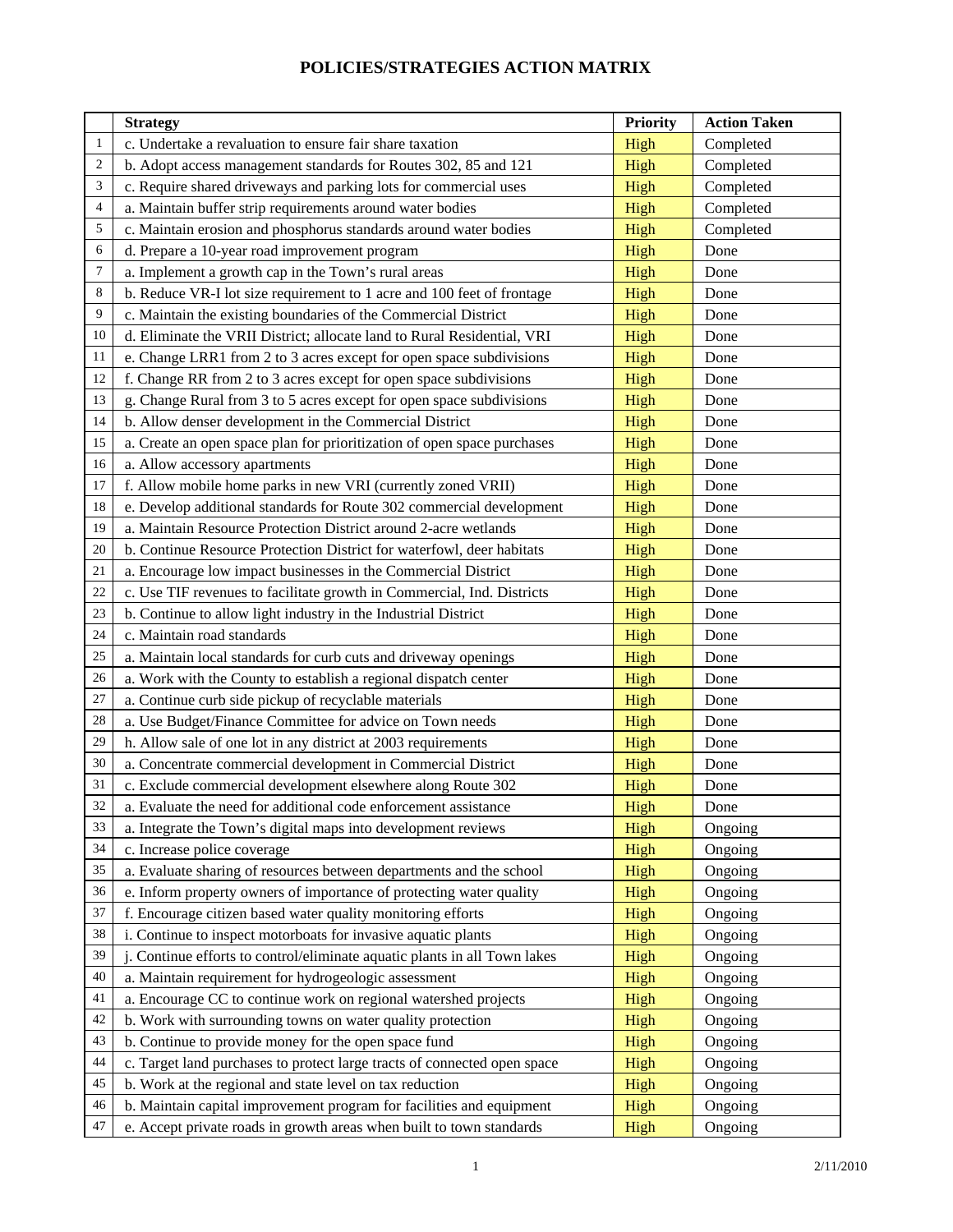|    | <b>Strategy</b>                                                           | <b>Priority</b> | <b>Action Taken</b> |
|----|---------------------------------------------------------------------------|-----------------|---------------------|
| 48 | f. Do not accept private roads in rural areas of town                     | High            | Ongoing             |
| 49 | c. Maintain signs and fire lane signs for all roads                       | High            | Ongoing             |
| 50 | b. Evaluate public safety needs, recommend appropriate action             | High            | Ongoing             |
| 51 | e. Encourage contributions to police, fire and rescue services            | High            | Ongoing             |
| 52 | b. Work with recreation organizations to provide quality services         | High            | Ongoing             |
| 53 | c. Continue collection and disposal of household hazardous waste          | High            | Ongoing             |
| 54 | a. Work with summer camps to allow public use in the off-season           | High            | Ongoing             |
| 55 | b. Work towards full use of school recreation facilities                  | High            | Ongoing             |
| 56 | a. Support the Raymond Recreation Association's recreation programs       | High            | Ongoing             |
| 57 | a. Do not actively pursue change to existing government structure         | High            | Ongoing             |
| 58 | a. Continue to support agencies that serve elderly residents              | High            | Ongoing             |
| 59 | b. Take advantage of financial incentives for regional cooperation        | High            | Ongoing             |
| 60 | a. Continue and update 5-year capital improvement program                 | High            | Ongoing             |
| 61 | j. Monitor growth in growth and rural areas                               | High            | Ongoing             |
| 62 | a. Encourage open space subdivisions                                      | High            | Ongoing             |
| 63 | b. Ensure that Town has sufficient staff to enforce local ordinances      | High            | Ongoing             |
| 64 | b. Maintain timber harvesting standards in Town ordinances                | High            | Action pending      |
| 65 | a. Establish reserve funds, where appropriate, for large capital expenses | High            | Partially completed |
| 66 | d. Encourage responsible use of motorized recreational vehicles           | High            | Partially completed |
| 67 | a. Maintain the local land acquisition fund for open space                | High            | Partially completed |
| 68 | i. Tax land to extent allowed by law to preserve open space               | High            | Partially completed |
| 69 | a. Repeal the industrial floating zone                                    | High            | Not completed       |
| 70 | d. Support LRDC's efforts to expand tax base in Comm., Ind. Districts     | High            | Not completed       |
| 71 | d. Support the efforts of the Lake Region Development Council             | High            | Not completed       |
| 72 | d. Continue to use Lake Region Bulky Waste facility                       | High            | Not completed       |
| 73 | b. Continue to publish a Town newsletter                                  | High            | Not completed       |
| 74 | e. Establish an affordable housing committee                              | High            | None                |
| 75 | b. Establish and maintain a town facility land acquisition fund           | High            | None                |
| 76 | c. Require 10% affordable housing in new developments                     | High            | None                |
| 77 | b. Investigate performance standards for larger scale home occupations    | High            | None                |
| 78 | b. Provide Town funds to Raymond/Casco Historical Society                 | High            | None                |
| 79 | d. Develop erosion and phosphorus standards for all lots                  | Medium          | Completed           |
| 80 | b. Adopt regulations to encourage trail preservation in new development   | Medium          | Done                |
| 81 | b. Explore options for increasing Town support for recreation programs    | Medium          | Done                |
| 82 | a. Investigate successful tax reduction programs in similar communities   | Medium          | Ongoing             |
| 83 | d. Pursue watercraft speed, safety, and noise enforcement                 | Medium          | Ongoing             |
| 84 | a. Identify land areas for expansion of municipal services, facilities    | Medium          | Ongoing             |
| 85 | c. Evaluate options for Town hall and public works facility               | Medium          | Ongoing             |
| 86 | a. Provide information to landowners on preservation techniques           | Medium          | Ongoing             |
| 87 | a. Provide information to landowners on land preservation techniques      | Medium          | Ongoing             |
| 88 | a. Maintain sufficient Town staff to maintain Town roads                  | Medium          | Ongoing             |
| 89 | a. Use State accident records to prioritize road improvements             | Medium          | Ongoing             |
| 90 | b. Work with other agencies on solutions to traffic problems              | Medium          | Ongoing             |
| 91 | b. Work with the State on establishing new park and ride lots             | Medium          | Ongoing             |
| 92 | f. Periodically evaluate public safety salary and benefit competitiveness | Medium          | Ongoing             |
| 93 | a. Work with Library Club to provide quality library services             | Medium          | Ongoing             |
| 94 | b. Continue to publicize the importance of recycling                      | Medium          | Ongoing             |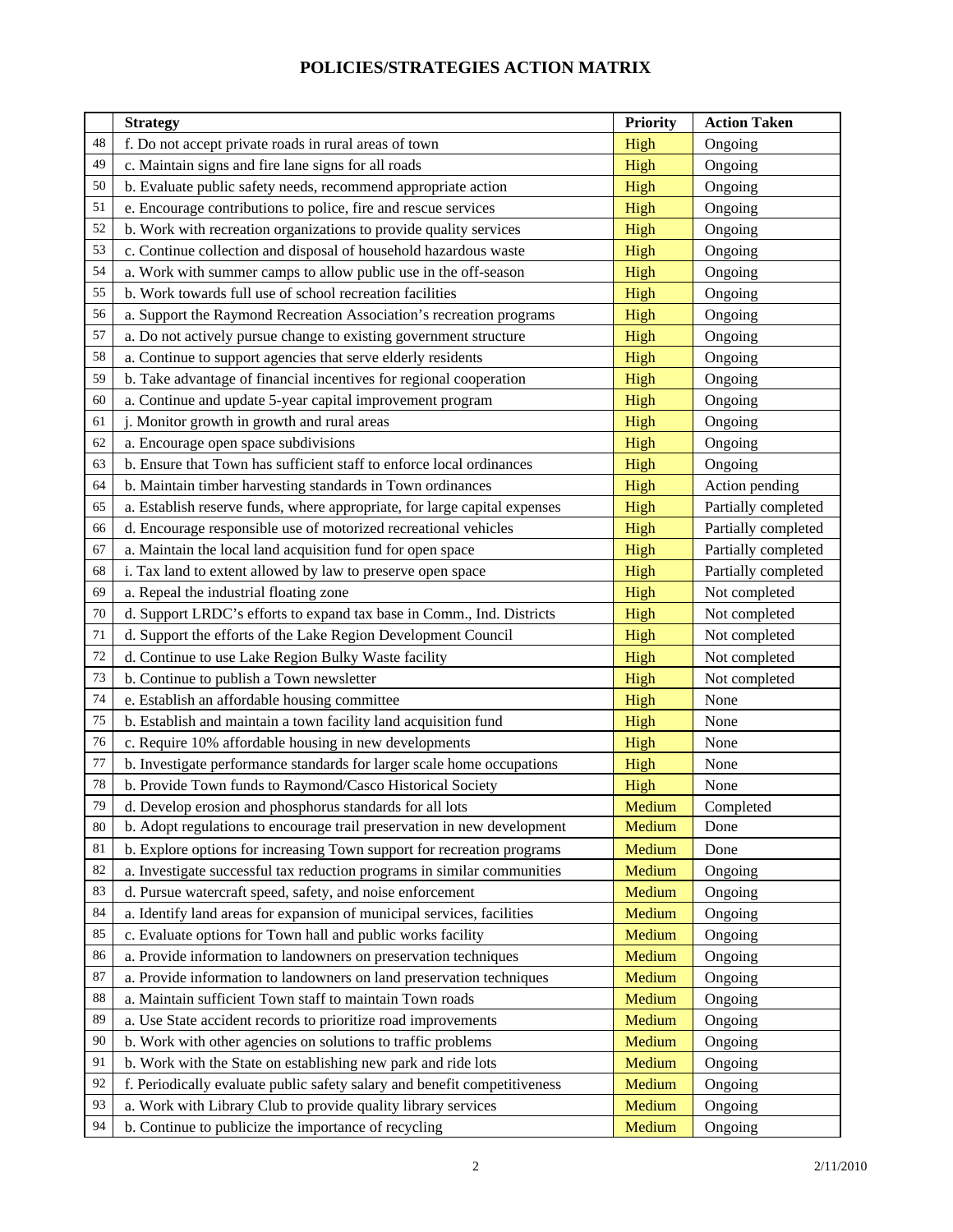|     | <b>Strategy</b>                                                         | Priority | <b>Action Taken</b> |
|-----|-------------------------------------------------------------------------|----------|---------------------|
| 95  | a. Improve existing lake access; investigate additional access          | Medium   | Ongoing             |
| 96  | b. Continue to evaluate recreation needs on an ongoing basis            | Medium   | Ongoing             |
| 97  | a. Continue workshops on board and committee activities, plans          | Medium   | Ongoing             |
| 98  | c. Continue to increase citizen awareness of local land use issues      | Medium   | Ongoing             |
| 99  | a. Develop criteria for identifying significant views                   | Medium   | Partially completed |
| 100 | h. Update the Shoreland Zoning Ordinance using State guidelines         | Medium   | Partially completed |
| 101 | b. Undertake an inventory of scenic views                               | Medium   | Partially completed |
| 102 | a. Adopt aquifer protection standards for sand and gravel aquifers      | Medium   | Partially completed |
| 103 | c. Educate residents about Town's historic landmarks                    | Medium   | Partially completed |
| 104 | b. Encourage private groups to educate residents                        | Medium   | Partially completed |
| 105 | c. Encourage bike paths in new subdivisions                             | Medium   | Partially completed |
| 106 | a. Investigate the impact fee experience of other towns                 | Medium   | Not completed       |
| 107 | c. Adopt additional performance standards for industry                  | Medium   | None                |
| 108 | b. Research applicability of housing rehabilitation grants              | Medium   | None                |
| 109 | c. Preserve scenic views from roads and other public places             | Medium   | None                |
| 110 | b. Develop and support an impact fee program if feasible for Town       | Medium   | None                |
| 111 | e. Work to establish a regional hazardous waste collection site         | Medium   | None                |
| 112 | a. Require developers to notify State about development's location      | Low      | Completed           |
| 113 | c. Work towards live broadcast of board, committee meetings             | Low      | Completed           |
| 114 | b. Create mechanisms for Town to receive charitable contributions       | Low      | Done                |
| 115 | a. Develop options and a plan for use of the former Town dump           | Low      | Done                |
| 116 | a. Revise ordinances to minimize development impact on habitat          | Low      | Done                |
| 117 | c. Publicize liability exemption for public use of private property     | Low      | Done                |
| 118 | a. Establish a process for identifying other natural resources          | Low      | Done                |
| 119 | a. Encourage the State to provide shoulders on 85 and 121 for bikes     | Low      | Done                |
| 120 | a. Encourage public transit opportunities in the Lake Region            | Low      | Ongoing             |
| 121 | d. Work to create innovative solutions to improve traffic conditions    | Low      | Ongoing             |
| 122 | b. Support continued bike use of snowmobile and pedestrian trails       | Low      | Ongoing             |
| 123 | b. Develop a document on municipal roles and responsibilities           | Low      | Partially completed |
| 124 | c. Provide landowner incentives to set aside land for public recreation | Low      | Partially completed |
| 125 | a. Encourage participation in historic marker program                   | Low      | Partially completed |
| 126 | a. Encourage cluster housing to preserve prime agricultural land        | Low      | Partially completed |
| 127 | a. Encourage private inter-community trails                             | Low      | Partially completed |
| 128 | d. Provide information on affordable housing programs at Town office    | Low      | None                |
| 129 | b. Require that septic systems be checked and pumped every 5 years      | Low      | None                |
| 130 | a. Address regional enforcement of local waterway use                   | Low      | None                |
| 131 | g. Consider waste disposal services for boat owners                     | Low      | None                |

The strategy has been fully satisfied or met Completed

Action has been taken to at least partially meet the strategy but strategy may lend itself to doing more **Done** 

Action is or has been taken but strategy does not have a defined completion target | Ongoing

Action is currently being taken and there is a completion target | Action pending

Some action was taken and some of the strategy was completed Partially completed

Some action was taken but not completed Not completed

No action was taken None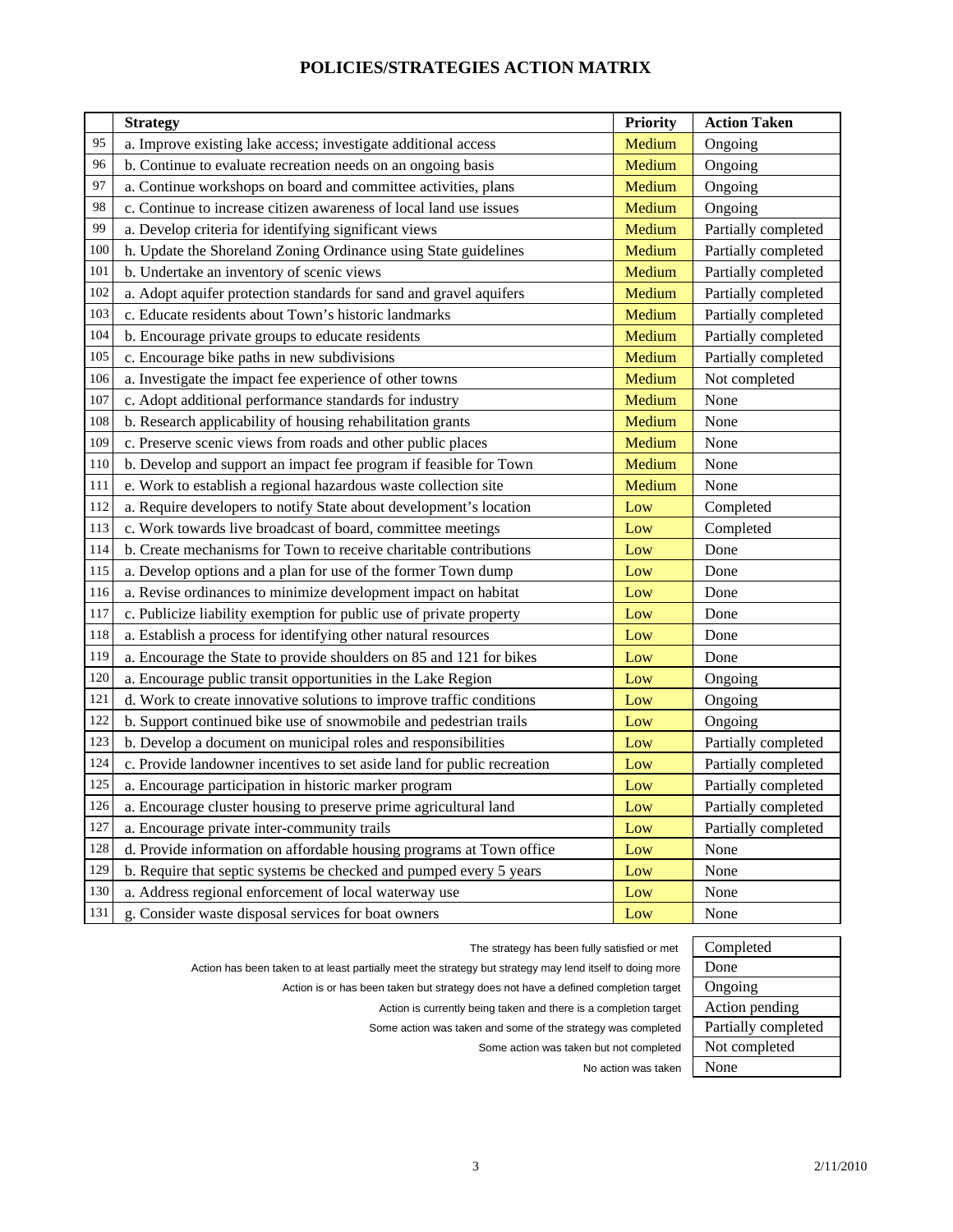|                            |             | Priority       |                |       |            |       |
|----------------------------|-------------|----------------|----------------|-------|------------|-------|
|                            | <b>High</b> | <b>Medium</b>  | Low            | Total | % of total |       |
|                            |             |                |                |       |            |       |
| <b>Completed</b>           | 5           |                | $\overline{2}$ | 8     | 6.1%       |       |
| Done                       | 27          | $\overline{2}$ | 6              | 35    | 26.7%      | 71.8% |
| Ongoing                    | 31          | 17             | 3              | 51    | 38.9%      |       |
| <b>Action pending</b>      |             | $\theta$       | $\theta$       |       | 0.8%       |       |
| <b>Partially completed</b> | 4           | 7              | 5              | 16    | 12.2%      |       |
| Not completed              | 5           |                | $\theta$       | 6     | 4.6%       |       |
| <b>None</b>                | 5           | 5              | $\overline{4}$ | 14    | 10.7%      |       |
|                            | 78          | 33             | 20             | 131   |            |       |
| % of total                 | 59.5%       | 25.2%          | 15.3%          |       |            |       |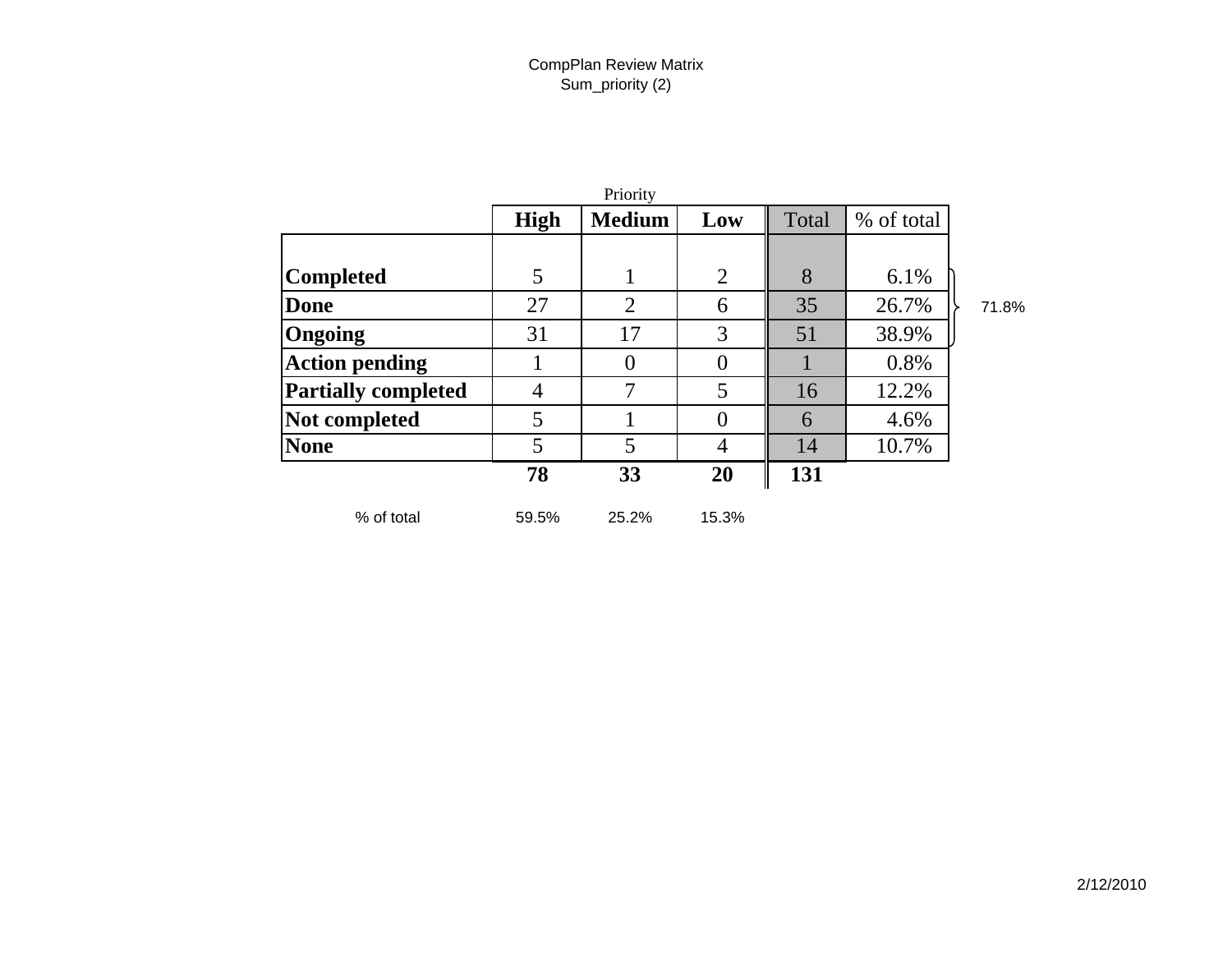|                | <b>Strategy</b>                                                           | Priority | <b>Action Taken</b> | <b>Action Recommended</b>                                               |
|----------------|---------------------------------------------------------------------------|----------|---------------------|-------------------------------------------------------------------------|
| $\mathbf{1}$   | a. Use Budget/Finance Committee for advice on Town needs                  | High     | Done                | Continue as is                                                          |
| $\sqrt{2}$     | e. Inform property owners of importance of protecting water quality       | High     | Ongoing             | Continue as is                                                          |
| $\mathfrak{Z}$ | f. Encourage citizen based water quality monitoring efforts               | High     | Ongoing             | Continue as is                                                          |
| $\overline{4}$ | b. Work with recreation organizations to provide quality services         | High     | Ongoing             | Continue as is                                                          |
| 5              | a. Work with summer camps to allow public use in the off-season           | High     | Ongoing             | Continue as is                                                          |
| 6              | b. Work towards full use of school recreation facilities                  | High     | Ongoing             | Continue as is                                                          |
| $\overline{7}$ | a. Support the Raymond Recreation Association's recreation programs       | High     | Ongoing             | Continue as is                                                          |
| 8              | a. Evaluate sharing of resources between departments and the school       | High     | Ongoing             | Continue as is                                                          |
| 9              | b. Take advantage of financial incentives for regional cooperation        | High     | Ongoing             | Continue as is                                                          |
| 10             | a. Continue and update 5-year capital improvement program                 | High     | Ongoing             | Continue as is                                                          |
| 11             | j. Monitor growth in growth and rural areas                               | High     | Ongoing             | Continue as is                                                          |
| 12             | a. Encourage open space subdivisions                                      | High     | Ongoing             | Continue as is                                                          |
| 13             | a. Establish reserve funds, where appropriate, for large capital expenses | High     | Partially completed | Continue as is                                                          |
| 14             | b. Ensure that Town has sufficient staff to enforce local ordinances      | High     | Ongoing             | Continue as warranted                                                   |
| 15             | d. Support LRDC's efforts to expand tax base in Comm., Ind. Districts     | High     | Not completed       | Nothing additional                                                      |
| 16             | d. Support the efforts of the Lake Region Development Council             | High     | Not completed       | Nothing additional                                                      |
| 17             | i. Continue to inspect motorboats for invasive aquatic plants             | High     | Ongoing             | Nothing additional                                                      |
| 18             | j. Continue efforts to control/eliminate aquatic plants in all Town lakes | High     | Ongoing             | Nothing additional                                                      |
| 19             | a. Maintain requirement for hydrogeologic assessment                      | High     | Ongoing             | Nothing additional                                                      |
| 20             | b. Maintain timber harvesting standards in Town ordinances                | High     | Action pending      | PB to prepare amendments for 2010 TM                                    |
| 21             | a. Allow accessory apartments                                             | High     | Done                | PB to prepare amendments to move from<br>definition section of LUO      |
| 22             | a. Repeal the industrial floating zone                                    | High     | Not completed       | PB to prepare amendments to repeal<br>industrial floating zone          |
| 23             | a. Encourage CC to continue work on regional watershed projects           | High     | Ongoing             | <b>Recommend to BOS that Conservation</b><br><b>Commission continue</b> |
| 24             | b. Work with surrounding towns on water quality protection                | High     | Ongoing             | <b>Recommend to BOS that Conservation</b><br><b>Commission continue</b> |
| 25             | i. Tax land to extent allowed by law to preserve open space               | High     | Partially completed | <b>Recommend to BOS that Conservation</b><br><b>Commission continue</b> |
| 26             | c. Target land purchases to protect large tracts of connected open space  | High     | Ongoing             | <b>Recommend to BOS that Conservation</b><br>Commission follow up       |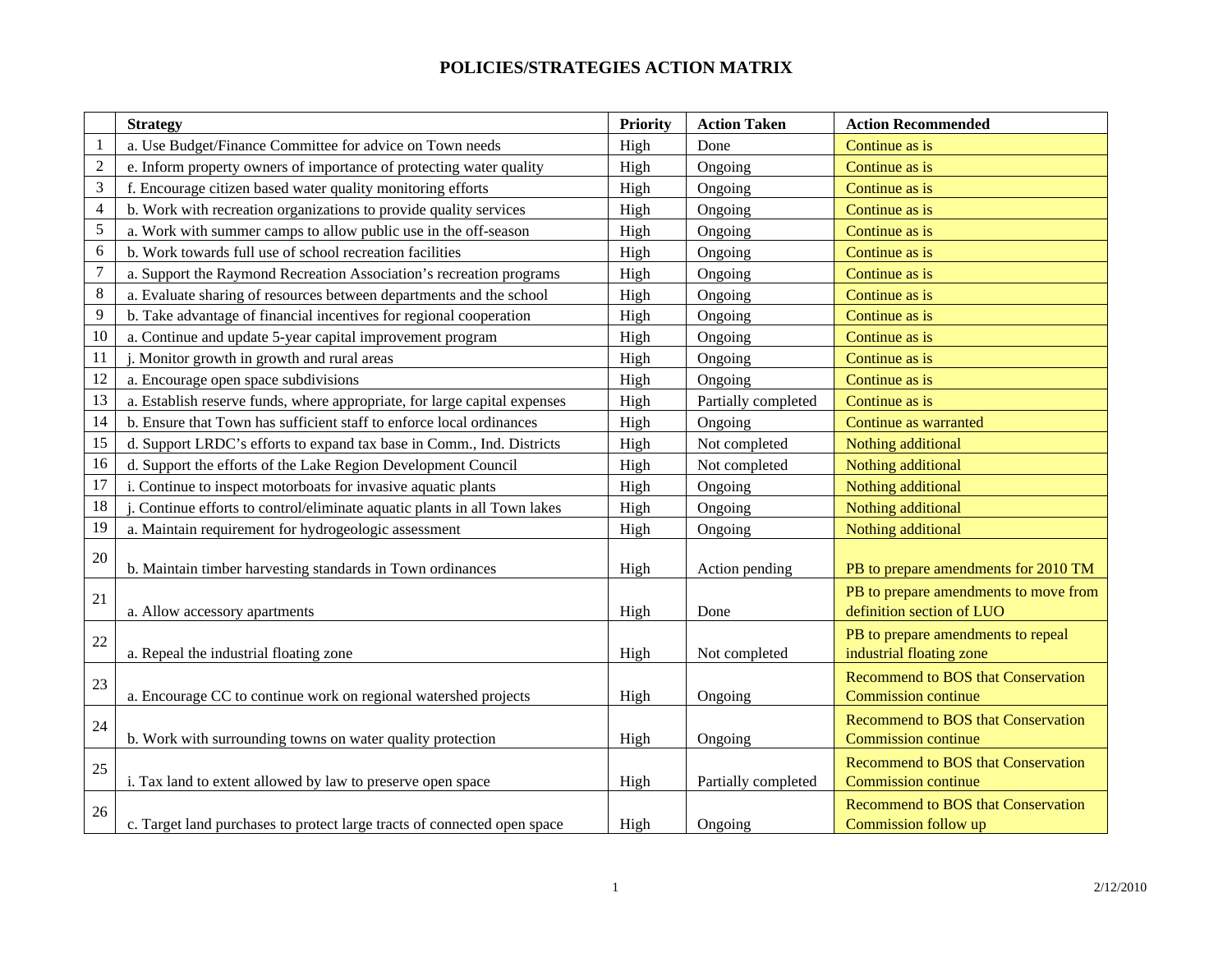|    | <b>Strategy</b>                                                        | Priority | <b>Action Taken</b> | <b>Action Recommended</b>                                                                            |
|----|------------------------------------------------------------------------|----------|---------------------|------------------------------------------------------------------------------------------------------|
| 27 |                                                                        |          |                     | <b>Recommend to BOS that Historic Society</b>                                                        |
|    | b. Provide Town funds to Raymond/Casco Historical Society              | High     | None                | follow up                                                                                            |
| 28 | b. Investigate performance standards for larger scale home occupations | High     | None                | Recommend to BOS that PB follow up                                                                   |
| 29 | c. Continue collection and disposal of household hazardous waste       | High     | Ongoing             | <b>Recommend to BOS that Recycling</b><br>Committee explore opportunities for more<br>disposal times |
| 30 | e. Accept private roads in growth areas when built to town standards   | High     | Ongoing             | Recommend to BOS that road acceptance<br>issue be further studied                                    |
| 31 | f. Do not accept private roads in rural areas of town                  | High     | Ongoing             | Recommend to BOS that road acceptance<br>issue be further studied                                    |
| 32 | a. Do not actively pursue change to existing government structure      | High     | Ongoing             | Recommend to BOS that the town<br>consider change to governmental structure                          |
| 33 | d. Continue to use Lake Region Bulky Waste facility                    | High     | Not completed       | Recommend to BOS that town consider<br>reinstating funding                                           |
| 34 | a. Continue curb side pickup of recyclable materials                   | High     | Done                | Recommend to BOS that town continue to<br>improve recycling                                          |
| 35 | a. Continue to support agencies that serve elderly residents           | High     | Ongoing             | Recommend to BOS that town support<br>town specific programs                                         |
| 36 | b. Continue to publish a Town newsletter                               | High     | Not completed       | Recommend to BOS that town take a vote<br>whether to reinstitute Roadrunner                          |
| 37 | c. Require 10% affordable housing in new developments                  | High     | None                | Recommend to BOS that town/PB follow<br>up                                                           |
| 38 | a. Integrate the Town's digital maps into development reviews          | High     | Ongoing             | Recommend to PB that it require digital<br>files with final submission                               |
| 39 | d. Encourage responsible use of motorized recreational vehicles        | High     | Partially completed | Refer to BOS - no action recommended                                                                 |
| 40 | c. Use TIF revenues to facilitate growth in Commercial, Ind. Districts | High     | Done                | Refer to BOS for any further action                                                                  |
| 41 | c. Maintain road standards                                             | High     | Done                | Refer to BOS for any further action                                                                  |
| 42 | e. Establish an affordable housing committee                           | High     | None                | Refer to BOS for any further action                                                                  |
| 43 | b. Establish and maintain a town facility land acquisition fund        | High     | None                | Refer to BOS for any further action                                                                  |
| 44 | b. Continue to provide money for the open space fund                   | High     | Ongoing             | Refer to BOS for any further action                                                                  |
| 45 | b. Work at the regional and state level on tax reduction               | High     | Ongoing             | Refer to BOS for any further action                                                                  |
| 46 | b. Maintain capital improvement program for facilities and equipment   | High     | Ongoing             | Refer to BOS for any further action                                                                  |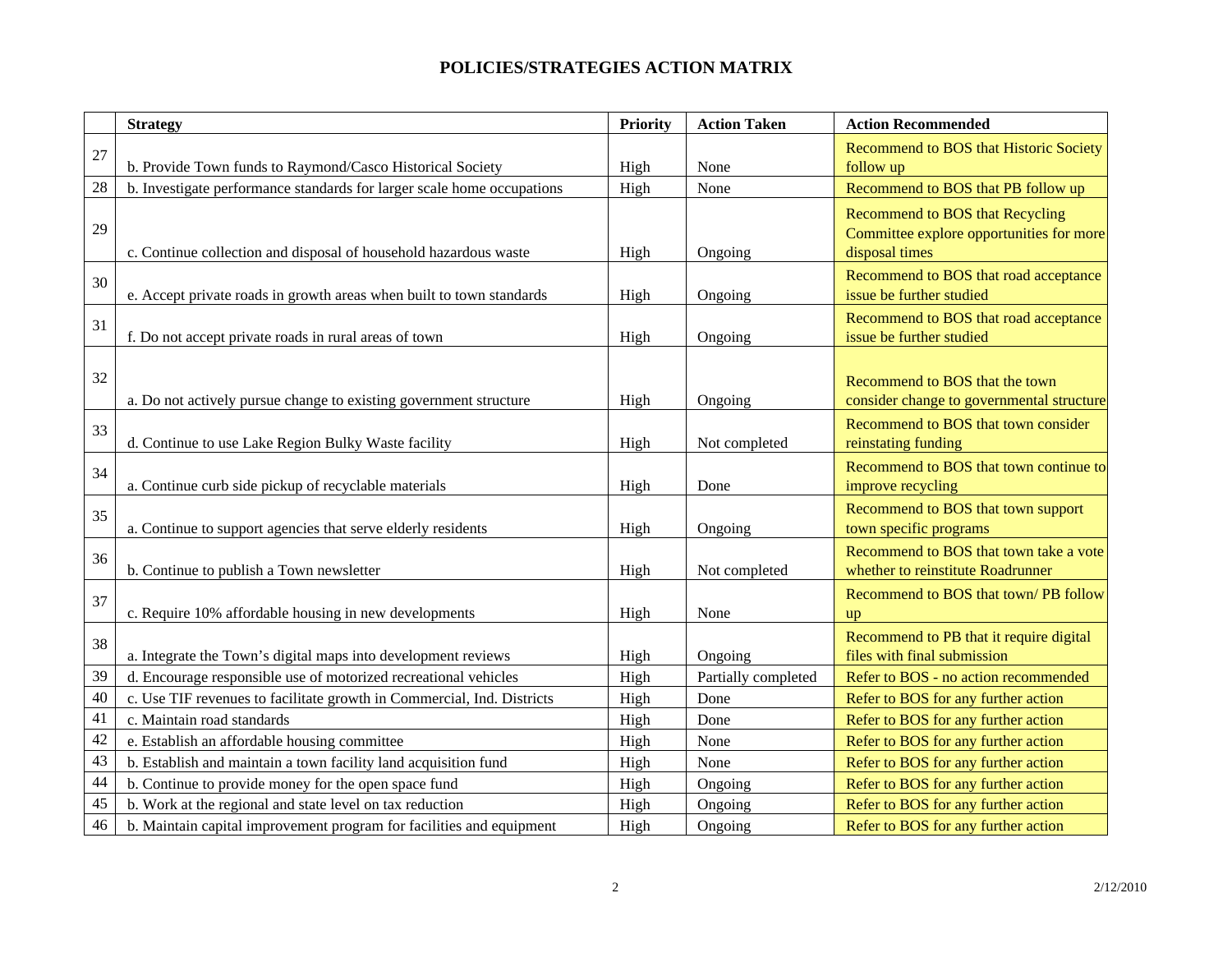|    | <b>Strategy</b>                                                         | Priority | <b>Action Taken</b> | <b>Action Recommended</b>           |
|----|-------------------------------------------------------------------------|----------|---------------------|-------------------------------------|
| 47 | c. Maintain signs and fire lane signs for all roads                     | High     | Ongoing             | Refer to BOS for any further action |
| 48 | b. Evaluate public safety needs, recommend appropriate action           | High     | Ongoing             | Refer to BOS for any further action |
| 49 | c. Increase police coverage                                             | High     | Ongoing             | Refer to BOS for any further action |
| 50 | e. Encourage contributions to police, fire and rescue services          | High     | Ongoing             | Refer to BOS for any further action |
| 51 | a. Maintain the local land acquisition fund for open space              | High     | Partially completed | Refer to BOS for any further action |
| 52 | a. Maintain buffer strip requirements around water bodies               | High     | Completed           |                                     |
| 53 | c. Maintain erosion and phosphorus standards around water bodies        | High     | Completed           |                                     |
| 54 | c. Undertake a revaluation to ensure fair share taxation                | High     | Completed           |                                     |
| 55 | b. Adopt access management standards for Routes 302, 85 and 121         | High     | Completed           |                                     |
| 56 | c. Require shared driveways and parking lots for commercial uses        | High     | Completed           |                                     |
| 57 | a. Maintain Resource Protection District around 2-acre wetlands         | High     | Done                |                                     |
| 58 | b. Continue Resource Protection District for waterfowl, deer habitats   | High     | Done                |                                     |
| 59 | a. Create an open space plan for prioritization of open space purchases | High     | Done                |                                     |
| 60 | f. Allow mobile home parks in new VRI (currently zoned VRII)            | High     | Done                |                                     |
| 61 | a. Encourage low impact businesses in the Commercial District           | High     | Done                |                                     |
| 62 | e. Develop additional standards for Route 302 commercial development    | High     | Done                |                                     |
| 63 | b. Continue to allow light industry in the Industrial District          | High     | Done                |                                     |
| 64 | d. Prepare a 10-year road improvement program                           | High     | Done                |                                     |
| 65 | a. Maintain local standards for curb cuts and driveway openings         | High     | Done                |                                     |
| 66 | a. Work with the County to establish a regional dispatch center         | High     | Done                |                                     |
| 67 | a. Implement a growth cap in the Town's rural areas                     | High     | Done                |                                     |
| 68 | b. Reduce VR-I lot size requirement to 1 acre and 100 feet of frontage  | High     | Done                |                                     |
| 69 | c. Maintain the existing boundaries of the Commercial District          | High     | Done                |                                     |
| 70 | d. Eliminate the VRII District; allocate land to Rural Residential, VRI | High     | Done                |                                     |
| 71 | e. Change LRR1 from 2 to 3 acres except for open space subdivisions     | High     | Done                |                                     |
| 72 | f. Change RR from 2 to 3 acres except for open space subdivisions       | High     | Done                |                                     |
| 73 | g. Change Rural from 3 to 5 acres except for open space subdivisions    | High     | Done                |                                     |
| 74 | h. Allow sale of one lot in any district at 2003 requirements           | High     | Done                |                                     |
| 75 | a. Concentrate commercial development in Commercial District            | High     | Done                |                                     |
| 76 | b. Allow denser development in the Commercial District                  | High     | Done                |                                     |
| 77 | c. Exclude commercial development elsewhere along Route 302             | High     | Done                |                                     |
| 78 | a. Evaluate the need for additional code enforcement assistance         | High     | Done                |                                     |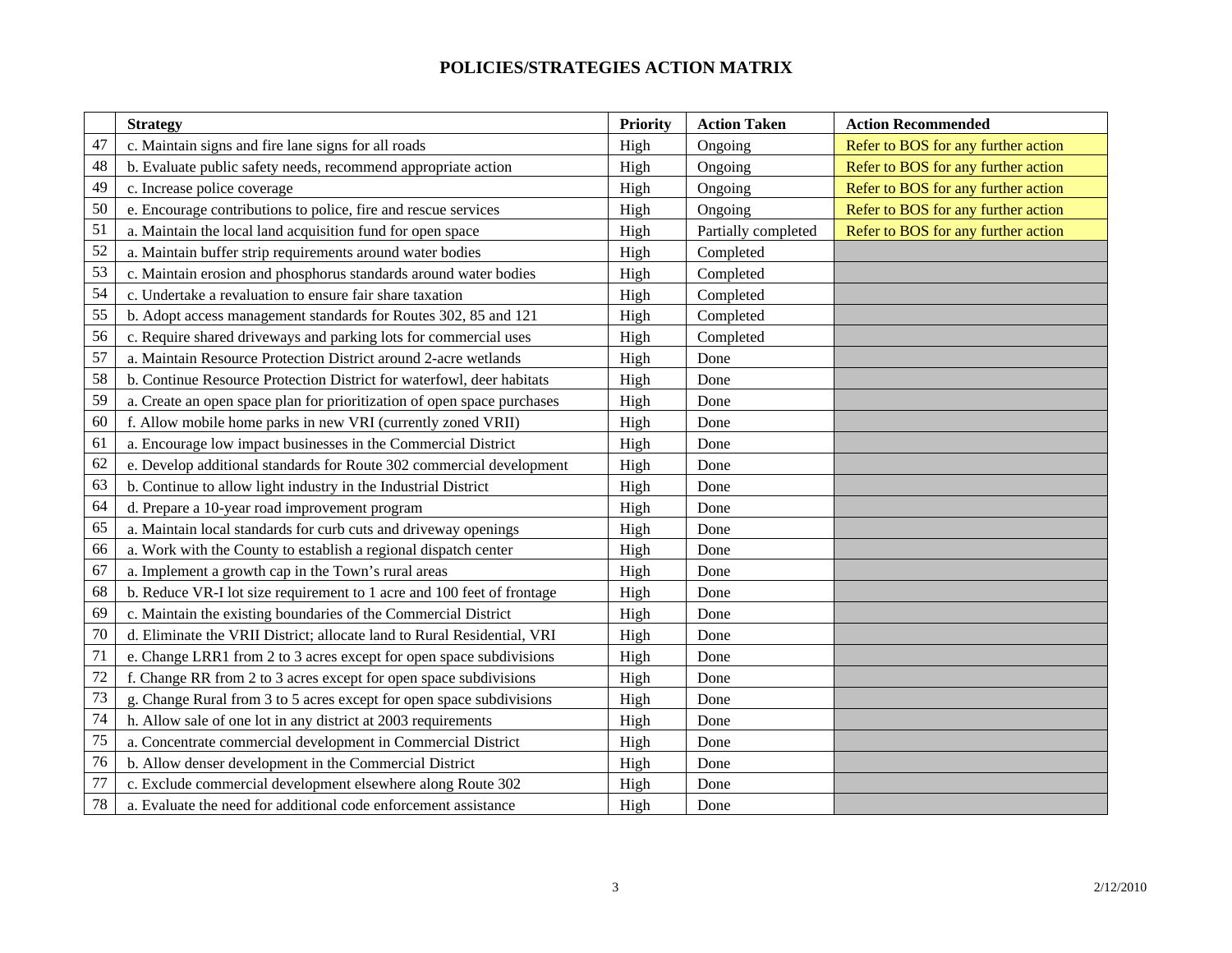|    | <b>Strategy</b>                                                         | Priority | <b>Action Taken</b> | <b>Action Recommended</b>                                                                   |
|----|-------------------------------------------------------------------------|----------|---------------------|---------------------------------------------------------------------------------------------|
| 79 | b. Explore options for increasing Town support for recreation programs  | Medium   | Done                | Continue as is                                                                              |
| 80 | a. Work with Library Club to provide quality library services           | Medium   | Ongoing             | Continue as is                                                                              |
| 81 | b. Continue to evaluate recreation needs on an ongoing basis            | Medium   | Ongoing             | Continue as is                                                                              |
| 82 | c. Continue to increase citizen awareness of local land use issues      | Medium   | Ongoing             | Continue as is                                                                              |
| 83 | c. Encourage bike paths in new subdivisions                             | Medium   | Partially completed | Continue as is                                                                              |
| 84 | b. Adopt regulations to encourage trail preservation in new development | Medium   | Done                | Continue as warranted                                                                       |
| 85 | h. Update the Shoreland Zoning Ordinance using State guidelines         | Medium   | Partially completed | PB to prepare amendments to SZO and to<br>add SP for 2010 TM                                |
| 86 | a. Provide information to landowners on preservation techniques         | Medium   | Ongoing             | <b>Recommend to BOS that Conservation</b><br><b>Commission continue</b>                     |
| 87 | a. Provide information to landowners on land preservation techniques    | Medium   | Ongoing             | <b>Recommend to BOS that Conservation</b><br><b>Commission continue</b>                     |
| 88 | a. Develop criteria for identifying significant views                   | Medium   | Partially completed | <b>Recommend to BOS that Conservation</b><br><b>Commission continue</b>                     |
| 89 | b. Undertake an inventory of scenic views                               | Medium   | Partially completed | <b>Recommend to BOS that Conservation</b><br>Commission continue                            |
| 90 | c. Preserve scenic views from roads and other public places             | Medium   | None                | <b>Recommend to BOS that Conservation</b><br>Commission follow up if warranted              |
| 91 | a. Adopt aquifer protection standards for sand and gravel aquifers      | Medium   | Partially completed | <b>Recommend to BOS that Conservation</b><br>Commission study and follow up                 |
| 92 | c. Educate residents about Town's historic landmarks                    | Medium   | Partially completed | Recommend to BOS that Historic Society<br>follow up                                         |
| 93 | b. Encourage private groups to educate residents                        | Medium   | Partially completed | Recommend to BOS that Historic Society<br>follow up                                         |
| 94 | a. Improve existing lake access; investigate additional access          | Medium   | Ongoing             | Recommend to BOS that lake access be<br>added/improved as opportunity and<br>budget permits |
| 95 | c. Adopt additional performance standards for industry                  | Medium   | None                | Recommend to BOS that PB follow up                                                          |
| 96 | b. Continue to publicize the importance of recycling                    | Medium   | Ongoing             | Recommend to BOS that Recycling<br>Committee continue                                       |
| 97 | e. Work to establish a regional hazardous waste collection site         | Medium   | None                | Recommend to BOS that town consider<br>working on a regional waste site                     |
| 98 | b. Research applicability of housing rehabilitation grants              | Medium   | None                | Refer to BOS - no action recommended                                                        |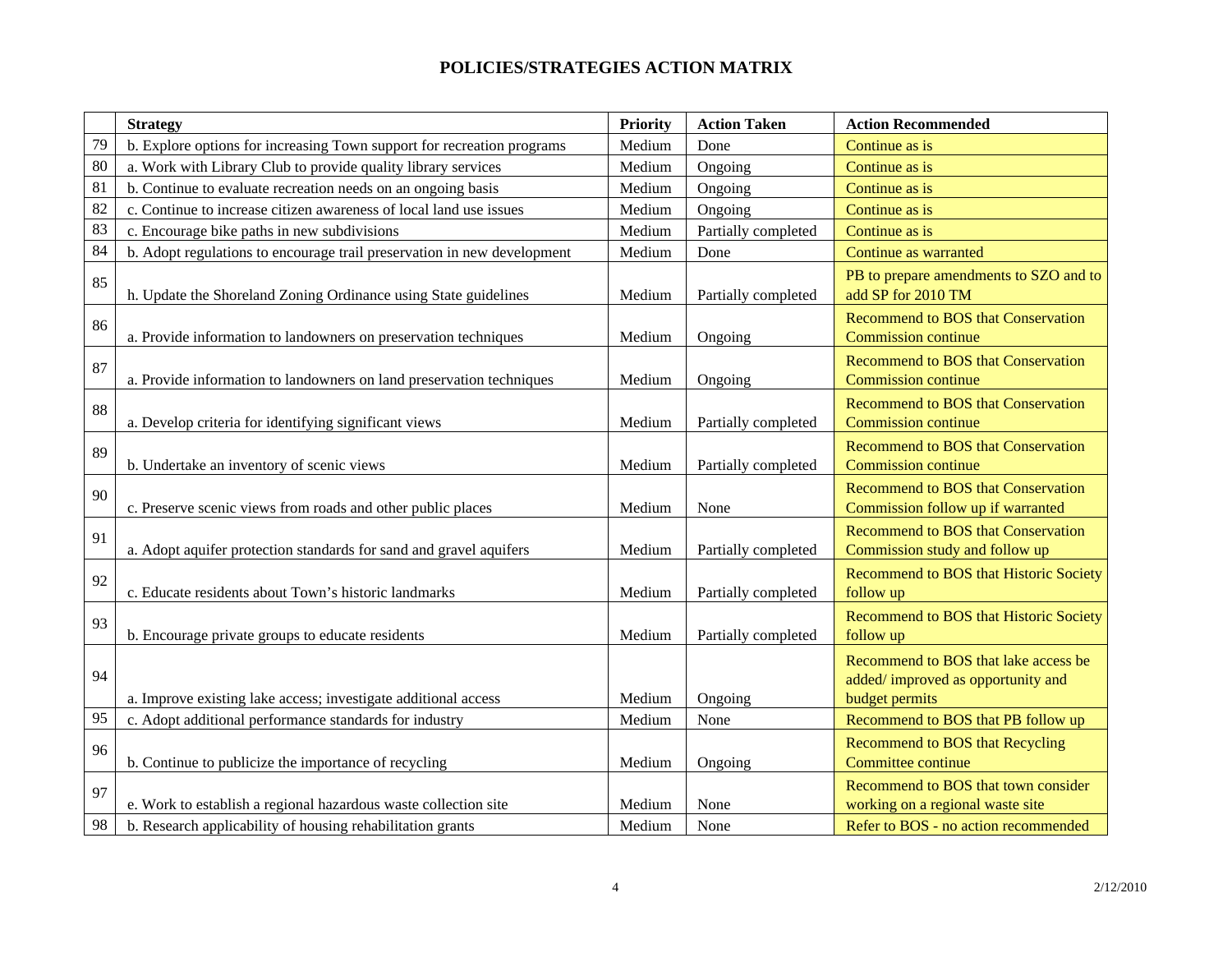|     | <b>Strategy</b>                                                           | Priority | <b>Action Taken</b> | <b>Action Recommended</b>                                                                        |
|-----|---------------------------------------------------------------------------|----------|---------------------|--------------------------------------------------------------------------------------------------|
| 99  | b. Develop and support an impact fee program if feasible for Town         | Medium   | None                | Refer to BOS for any further action                                                              |
| 100 | a. Investigate the impact fee experience of other towns                   | Medium   | Not completed       | Refer to BOS for any further action                                                              |
| 101 | a. Investigate successful tax reduction programs in similar communities   | Medium   | Ongoing             | Refer to BOS for any further action                                                              |
| 102 | a. Maintain sufficient Town staff to maintain Town roads                  | Medium   | Ongoing             | Refer to BOS for any further action                                                              |
| 103 | a. Use State accident records to prioritize road improvements             | Medium   | Ongoing             | Refer to BOS for any further action                                                              |
| 104 | b. Work with other agencies on solutions to traffic problems              | Medium   | Ongoing             | Refer to BOS for any further action                                                              |
| 105 | b. Work with the State on establishing new park and ride lots             | Medium   | Ongoing             | Refer to BOS for any further action                                                              |
| 106 | d. Pursue watercraft speed, safety, and noise enforcement                 | Medium   | Ongoing             | Refer to BOS for any further action                                                              |
| 107 | f. Periodically evaluate public safety salary and benefit competitiveness | Medium   | Ongoing             | Refer to BOS for any further action                                                              |
| 108 | a. Identify land areas for expansion of municipal services, facilities    | Medium   | Ongoing             | Refer to BOS for any further action                                                              |
| 109 | c. Evaluate options for Town hall and public works facility               | Medium   | Ongoing             | Refer to BOS for any further action                                                              |
| 110 | a. Continue workshops on board and committee activities, plans            | Medium   | Ongoing             | Refer to BOS for any further action                                                              |
| 111 | d. Develop erosion and phosphorus standards for all lots                  | Medium   | Completed           |                                                                                                  |
| 112 | b. Support continued bike use of snowmobile and pedestrian trails         | Low      | Ongoing             | Continue as is                                                                                   |
| 113 | c. Provide landowner incentives to set aside land for public recreation   | Low      | Partially completed | Continue as is                                                                                   |
| 114 | a. Encourage the State to provide shoulders on 85 and 121 for bikes       | Low      | Done                | Continue as warranted                                                                            |
| 115 | a. Develop options and a plan for use of the former Town dump             | Low      | Done                | Continue as warranted                                                                            |
| 116 | a. Encourage cluster housing to preserve prime agricultural land          | Low      | Partially completed | Nothing additional                                                                               |
| 117 | a. Encourage private inter-community trails                               | Low      | Partially completed | <b>Recommend to BOS that Conservation</b><br><b>Commission continue</b>                          |
| 118 | a. Establish a process for identifying other natural resources            | Low      | Done                | <b>Recommend to BOS that Conservation</b><br>Commission continue to collect data as<br>available |
| 119 | b. Require that septic systems be checked and pumped every 5 years        | Low      | None                | <b>Recommend to BOS that Conservation</b><br>Commission follow up if warranted                   |
| 120 | a. Encourage participation in historic marker program                     | Low      | Partially completed | Recommend to BOS that Historic Society<br>follow up                                              |
| 121 | c. Publicize liability exemption for public use of private property       | Low      | Done                | Recommend to BOS that the town<br>continue to publicize the information                          |
| 122 | a. Address regional enforcement of local waterway use                     | Low      | None                | Recommend to BOS that this be<br>considered as part of any regional comp<br>plan effort          |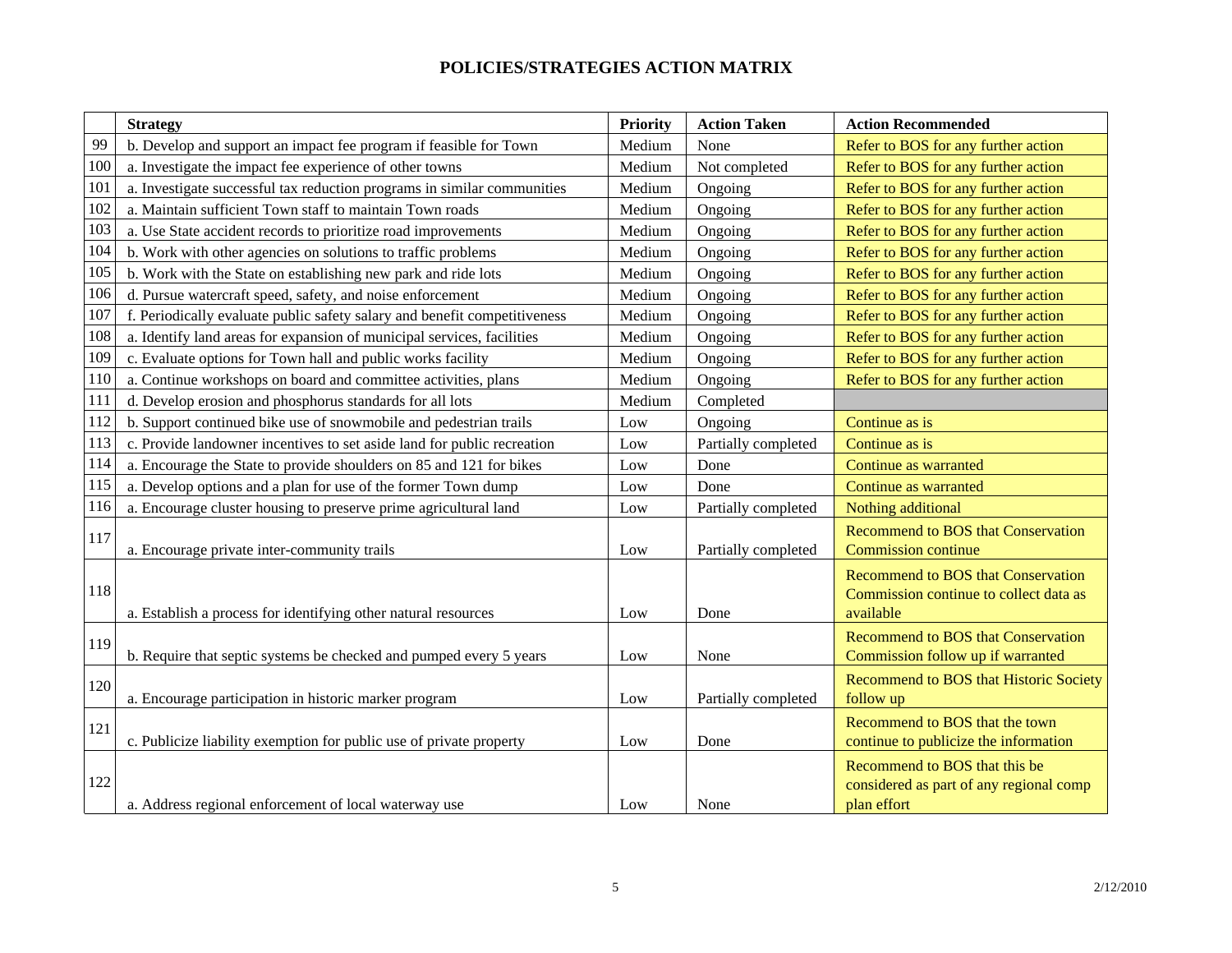|     | <b>Strategy</b>                                                      | Priority | <b>Action Taken</b> | <b>Action Recommended</b>                                                |
|-----|----------------------------------------------------------------------|----------|---------------------|--------------------------------------------------------------------------|
| 123 | b. Develop a document on municipal roles and responsibilities        | Low      | Partially completed | Recommend to BOS that town assemble<br>existing policies in one location |
| 124 | a. Encourage public transit opportunities in the Lake Region         | Low      | Ongoing             | Recommend to BOS that town continue to<br>participate in discussions     |
| 125 | g. Consider waste disposal services for boat owners                  | Low      | None                | Refer to BOS - no action recommended                                     |
| 126 | d. Provide information on affordable housing programs at Town office | Low      | None                | Refer to BOS for any further action                                      |
| 127 | d. Work to create innovative solutions to improve traffic conditions | Low      | Ongoing             | Refer to BOS for any further action                                      |
| 128 | a. Require developers to notify State about development's location   | Low      | Completed           |                                                                          |
| 129 | c. Work towards live broadcast of board, committee meetings          | Low      | Completed           |                                                                          |
| 130 | a. Revise ordinances to minimize development impact on habitat       | Low      | Done                |                                                                          |
| 131 | b. Create mechanisms for Town to receive charitable contributions    | Low      | Done                |                                                                          |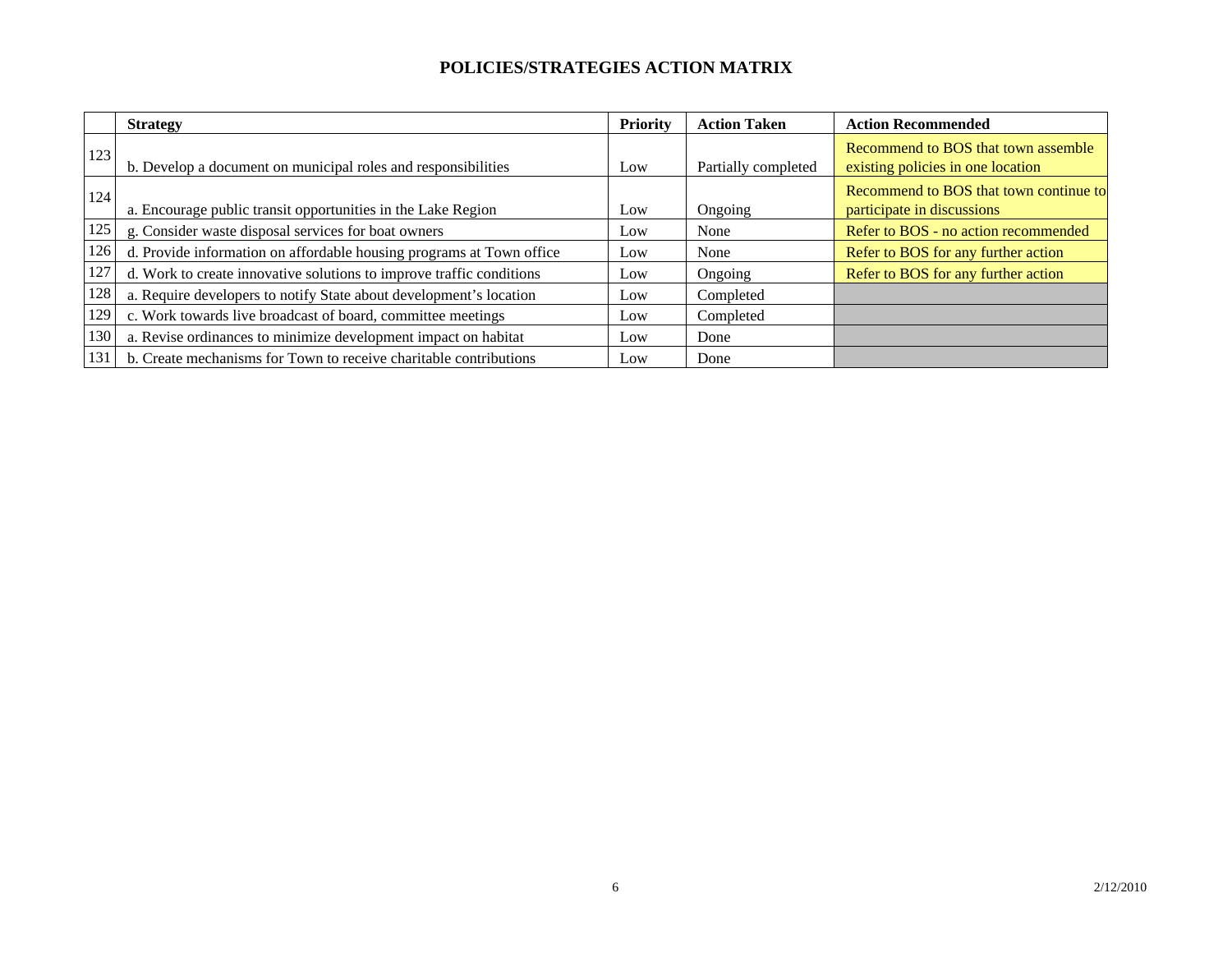| <b>Action Recommended</b>            |    |
|--------------------------------------|----|
| Continue as is                       | 20 |
| Continue as warranted                |    |
| Nothing additional                   |    |
| PB to prepare amendments             |    |
| Recommend to BOS that                | 35 |
| Recommend to PB that                 |    |
| Refer to BOS - no action recommended |    |
| Refer to BOS for any further action  | 26 |

**99**